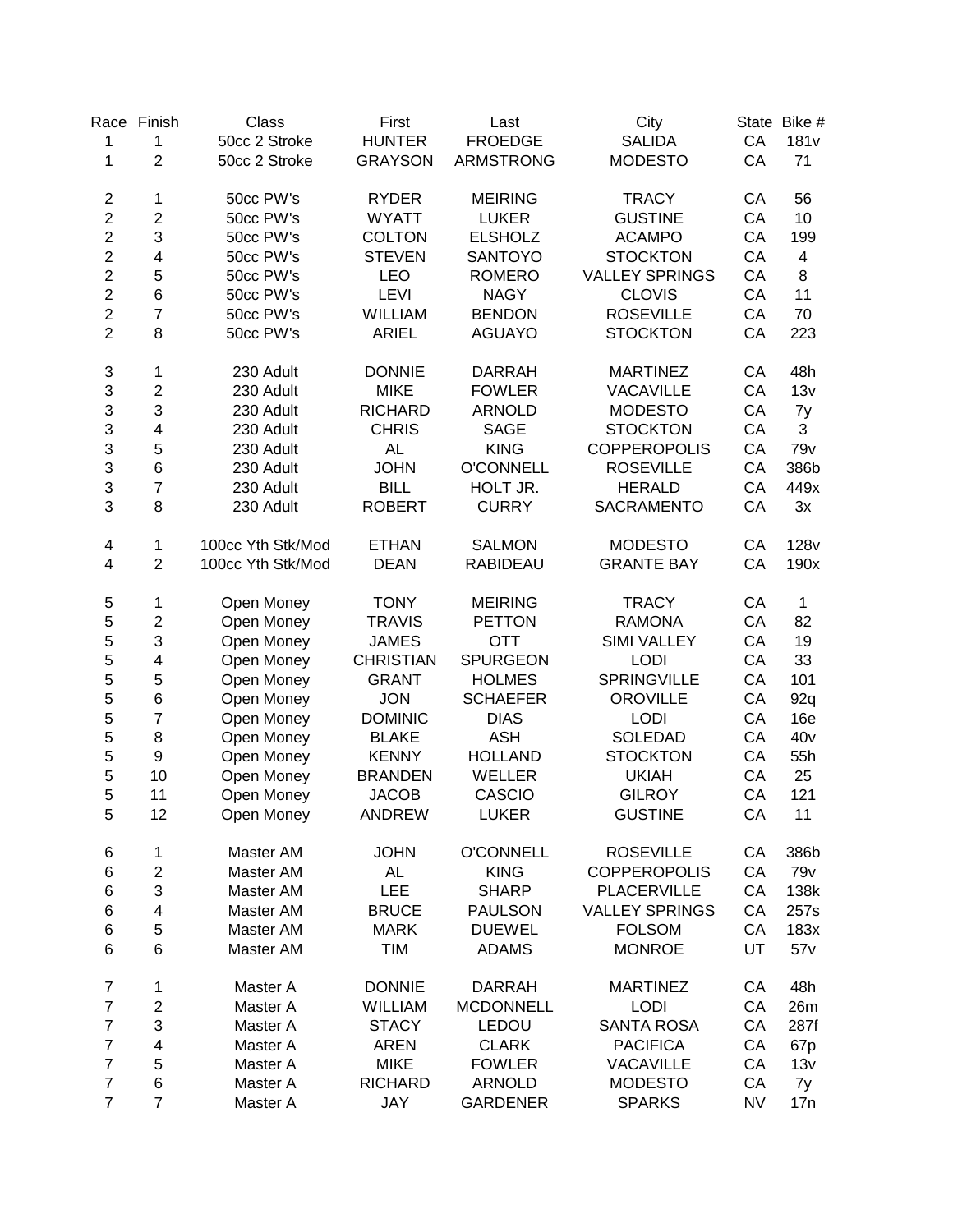| 7              | 8                       | Master A           | <b>KEN</b>       | <b>ALLEN</b>       | <b>COULTERVILLE</b>     | CA        | 99v             |
|----------------|-------------------------|--------------------|------------------|--------------------|-------------------------|-----------|-----------------|
| $\overline{7}$ | 9                       | Master A           | <b>CHRIS</b>     | <b>SAGE</b>        | <b>STOCKTON</b>         | CA        | 3               |
| $\overline{7}$ | 10                      | Master A           | <b>ROSS</b>      | <b>ROSS</b>        | SO. SAN FRAN            | CA        | 39a             |
| $\overline{7}$ | 11                      | Master A           | <b>TOM</b>       | <b>FREDRICKSON</b> | <b>SONOMA</b>           | CA        | 62s             |
| $\overline{7}$ | 12                      | Master A           | <b>RALPH</b>     | LEE                | <b>LODI</b>             | CA        | 8e              |
|                |                         |                    |                  |                    |                         |           |                 |
| 8              | 1                       | Vet A              | <b>KEVIN</b>     | <b>KEERAN</b>      | <b>CONCORD</b>          | CA        | 61c             |
| 8              | $\overline{c}$          | Vet A              | <b>MATTHEW</b>   | YAPELLI            | <b>KELSEYVILLE</b>      | CA        | 44              |
| 8              | 3                       | Vet A              | <b>CHARLES</b>   | <b>MATTOS</b>      | <b>SANTA ROSA</b>       | CA        | 427             |
| 8              | 4                       | Vet A              | <b>TYLER</b>     | <b>BITTROLFF</b>   | <b>ACAMPO</b>           | CA        | 95              |
| 8              | 5                       | Vet A              | <b>NICK</b>      | LEDOU              | <b>SANTA ROSA</b>       | CA        | 75              |
| 9              | 1                       | Super Senior A     | <b>JOHN</b>      | <b>SELF</b>        | <b>PLEASANTON</b>       | CA        | 22y             |
| 9              | $\overline{2}$          | Super Senior A     | <b>BRYAN</b>     | <b>BERNA</b>       | <b>LEMOORE</b>          | CA        | 54              |
| 9              | 3                       | Super Senior A     | <b>JIMMY</b>     | <b>MCALLISTER</b>  | REDWOOD VALLEY          | CA        | 50              |
| 9              | $\overline{\mathbf{4}}$ | Super Senior A     | <b>JEFF</b>      | <b>MASON</b>       | POPE VALLEY             | CA        | 16v             |
| 9              | 5                       | Super Senior A     | <b>FRED</b>      | <b>BENNETT</b>     | <b>SALINAS</b>          | CA        | 12f             |
| 9              | 6                       | Super Senior A     | <b>AREN</b>      | <b>CLARK</b>       | <b>PACIFICA</b>         | CA        | 67p             |
| 9              | $\overline{7}$          | Super Senior A     | <b>MIKE</b>      | <b>PITSCHNER</b>   | CASTRO VALLEY           | CA        | 46y             |
| 9              | 8                       | Super Senior A     | <b>ROBERT</b>    | <b>CURRY</b>       | SACRAMENTO              | CA        | За              |
|                |                         |                    |                  |                    |                         |           |                 |
| 10             | 1                       | 250 Open           | <b>KAGE</b>      | <b>TADMAN</b>      | <b>SALINAS</b>          | CA        | 28              |
| 10             | $\overline{2}$          | 250 Open           | <b>MYLES</b>     | <b>HENDERSON</b>   | <b>STOCKTON</b>         | CA        | 1x              |
| 10             | 3                       | 250 Open           | <b>MASON</b>     | <b>SMITH</b>       | <b>SALINAS</b>          | CA        | 10              |
| 10             | 4                       | 250 Open           | <b>SHARON</b>    | <b>MOWELL</b>      | <b>PARADISE</b>         | CA        | 190y            |
| 10             | 5                       | 250 Open           | <b>JOE</b>       | <b>PEREIRA</b>     | <b>ROHNERT PARK</b>     | CA        | 163f            |
| 10             | 6                       | 250 Open           | <b>JAYMES</b>    | <b>ARNAIZ</b>      | <b>STOCKTON</b>         | CA        | 251e            |
| 11             | 1                       | Senior A           | <b>KEVIN</b>     | <b>KEERAN</b>      | <b>CONCORD</b>          | CA        | 61c             |
| 11             | 1                       | Vet AM             | <b>DERRICK</b>   | <b>PONTON</b>      | <b>SALINAS</b>          | CA        | 181p            |
| 11             | $\overline{2}$          | Vet AM             | <b>CASSIDY</b>   | <b>HAAS</b>        | PLACERVILLE             | CA        | 357h            |
| 11             | 3                       | Vet AM             | <b>CHRIS</b>     | <b>BERGSTROM</b>   | CONCORD                 | CA        | 107h            |
| 11             | $\overline{\mathbf{4}}$ | Vet AM             | <b>NOAH</b>      | <b>JACOBS</b>      | <b>HERALD</b>           | CA        | 111             |
| 11             | 1                       | Senior AM          | AJ               | <b>NEELINGS</b>    | <b>HANFORD</b>          | CA        | 25v             |
| 11             | 1                       | Super Senior AM    | <b>DANA</b>      | <b>DOUGLAS</b>     | <b>THOUSAND OAKS</b>    | CA        | 77z             |
| 11             | 89                      | Super Senior AM    | <b>JOHN</b>      | <b>KUHL</b>        | <b>WESTLAKE VILLAGE</b> | CA        | 681             |
|                |                         |                    |                  |                    |                         |           |                 |
| 12             | 1                       | 65cc Open          | <b>JACKSON</b>   | <b>BROWN</b>       | <b>MODESTO</b>          | CA        | 22              |
| 12             | $\overline{2}$          | 65cc Open          | <b>JETT</b>      | <b>KATARZY</b>     | <b>TRACY</b>            | CA        | 127e            |
| 12             | 3                       | 65cc Open          | <b>BRODY</b>     | <b>DAVIS</b>       | <b>LODI</b>             | CA        | 142e            |
| 12             | 4                       | 65cc Open          | <b>OLIVER</b>    | COX                | <b>STOCKTON</b>         | CA        | 73e             |
| 12             | 5                       | 65cc Open          | <b>BLAKE LEE</b> | <b>MIEZEJESKI</b>  | <b>BLACK DIAMOND</b>    | <b>WA</b> | 11 <sub>b</sub> |
| 12             | 6                       | 65cc Open          | <b>WYATT</b>     | <b>ELSHOLZ</b>     | <b>ACAMPO</b>           | CA        | 198             |
| 12             | $\overline{7}$          | 65cc Open          | <b>MACIAH</b>    | <b>JACOBS</b>      | <b>HERALD</b>           | CA        | 11              |
| 13             | 1                       | 100cc Sptm Stk/Mod | <b>DUSTIN</b>    | <b>RYNEARSON</b>   | <b>MODESTO</b>          | CA        | 117d            |
| 13             | $\overline{c}$          | 100cc Sptm Stk/Mod | <b>JOHN</b>      | <b>DAWSON</b>      | <b>LOCKEFORD</b>        | CA        | 41              |
| 13             | 3                       | 100cc Sptm Stk/Mod | <b>ROSS</b>      | <b>ROSS</b>        | SO. SAN FRANCISCO       | CA        | 39a             |
|                |                         |                    |                  |                    |                         |           |                 |
| 14             | 1                       | Open Singles       | <b>MYLES</b>     | <b>HENDERSON</b>   | <b>STOCKTON</b>         | CA        | 1x              |
| 14             | $\overline{\mathbf{c}}$ | Open Singles       | <b>KAGE</b>      | <b>TADMAN</b>      | <b>SALINAS</b>          | CA        | 28              |
| 14             | 3                       | Open Singles       | <b>MACIE</b>     | <b>LEBLANC</b>     | <b>OROVILLE</b>         | CA        | 441             |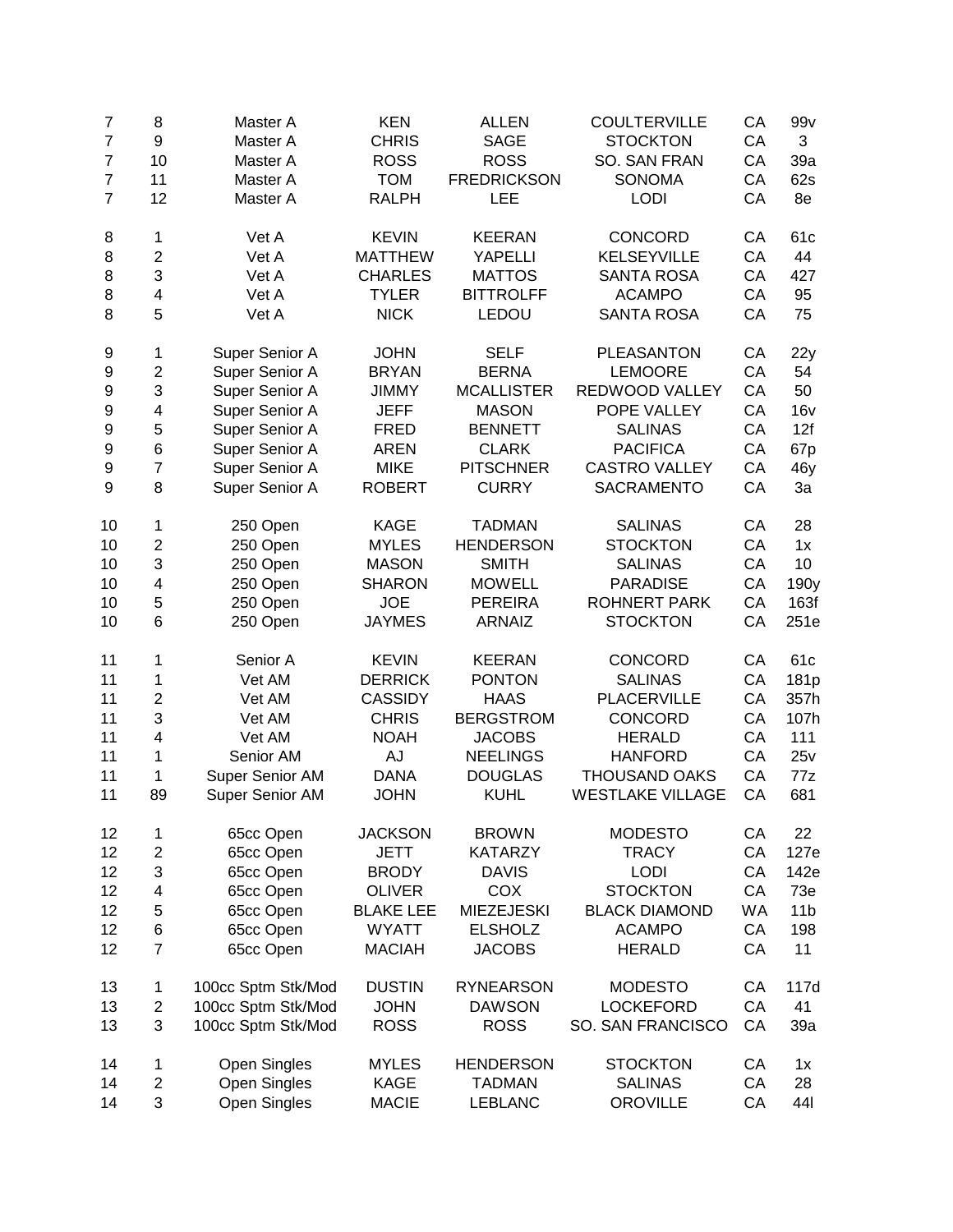| 14 | 4                       | Open Singles | <b>WILL</b>      | <b>MERCER</b>       | <b>OROVILLE</b>      | CA        | 92              |
|----|-------------------------|--------------|------------------|---------------------|----------------------|-----------|-----------------|
| 14 | 5                       | Open Singles | <b>SHARON</b>    | <b>MOWELL</b>       | <b>PARADISE</b>      | CA        | 190y            |
| 14 | 6                       | Open Singles | <b>JOE</b>       | <b>PEREIRA</b>      | ROHNERT PARK         | CA        | 163f            |
| 14 | 90                      | Open Singles | <b>OLIN</b>      | <b>KISSLER</b>      | <b>CASTLE ROCK</b>   | <b>WA</b> | 55              |
| 15 | 1                       | 85cc/150R    | <b>COLTON</b>    | <b>SHAFER</b>       | <b>CARUTHERS</b>     | CA        | 45              |
| 15 | $\mathbf{2}$            | 85cc/150R    | <b>ETHAN</b>     | <b>SALMON</b>       | <b>MODESTO</b>       | CA        | <b>128v</b>     |
| 15 | 3                       | 85cc/150R    | <b>JETT</b>      | <b>KATARZY</b>      | <b>TRACY</b>         | CA        | 127e            |
| 15 | 4                       | 85cc/150R    | <b>MAESON</b>    | <b>BAKER</b>        | <b>FRESNO</b>        | CA        | X               |
| 15 | 5                       | 85cc/150R    | <b>RYDER</b>     | BITZ-HAY            | <b>ROHNERT PARK</b>  | CA        | 14              |
| 15 | 6                       | 85cc/150R    | <b>DEAN</b>      | <b>RABIDEAU</b>     | <b>GRANTE BAY</b>    | CA        | 190x            |
| 15 | $\overline{7}$          | 85cc/150R    | <b>OLIVER</b>    | COX                 | <b>STOCKTON</b>      | CA        | 73e             |
| 15 | 8                       | 85cc/150R    | <b>BLAKE LEE</b> | <b>MIEZEJESKI</b>   | <b>BLACK DIAMOND</b> | <b>WA</b> | 11              |
| 15 | 9                       | 85cc/150R    | <b>JACKSON</b>   | <b>BROWN</b>        | <b>MODESTO</b>       | CA        | 22              |
| 16 | 1                       | Vintage A    | <b>DONNIE</b>    | <b>DARRAH</b>       | <b>MARTINEZ</b>      | CA        | 48h             |
| 16 | $\overline{c}$          | Vintage A    | <b>CURTIS</b>    | <b>PEEBLES</b>      | <b>BAKERSFIELD</b>   | CA        | 25w             |
| 16 | 3                       | Vintage A    | <b>ROBERT</b>    | <b>MCDONNELL</b>    | <b>LIVERMORE</b>     | CA        | 1               |
| 16 | 4                       | Vintage A    | <b>JIMMY</b>     | <b>ABRAMS</b>       | REDWOOD CITY         | CA        | 24 <sub>p</sub> |
| 16 | 5                       | Vintage A    | <b>FRED</b>      | <b>BENNETT</b>      | <b>SALINAS</b>       | CA        | 12f             |
| 16 | 6                       | Vintage A    | <b>WILLIAM</b>   | <b>MCDONNELL</b>    | <b>LODI</b>          | CA        | 26m             |
| 16 | $\overline{7}$          | Vintage A    | <b>PEDRO</b>     | <b>BROWN</b>        | <b>STOCKTON</b>      | CA        | 21              |
| 16 | 8                       | Vintage A    | <b>JAY</b>       | <b>GARDENER</b>     | <b>SPARKS</b>        | <b>NV</b> | 17n             |
| 16 | 9                       | Vintage A    | <b>MIKE</b>      | <b>PITSCHNER</b>    | <b>CASTRO VALLEY</b> | CA        | 46y             |
| 16 | 10                      | Vintage A    | <b>NATHANIEL</b> | <b>DART</b>         | <b>COLUSA</b>        | CA        | 13              |
| 16 | 11                      | Vintage A    | <b>PATRICK</b>   | <b>BRILL JR.</b>    | <b>MILLBRAE</b>      | CA        | 110a            |
| 16 | 12                      | Vintage A    | <b>FUZZY</b>     | <b>BEECHING</b>     | <b>MARTINEZ</b>      | CA        | 40h             |
| 16 | 13                      | Vintage A    | <b>MIKE</b>      | <b>FOWLER</b>       | <b>VACAVILLE</b>     | CA        | 13v             |
| 17 | 1                       | Vintage AM   | <b>SONNY</b>     | <b>BROWN</b>        | <b>STOCKTON</b>      | CA        | 209e            |
| 17 | $\overline{2}$          | Vintage AM   | <b>DAVE</b>      | <b>WADE</b>         | <b>RIPON</b>         | CA        | 278e            |
| 17 | 3                       | Vintage AM   | <b>RORY</b>      | <b>BUCHENROTH</b>   | <b>CARMEL VALLEY</b> | CA        | 187w            |
| 17 | 4                       | Vintage AM   | <b>TIM</b>       | <b>ADAMS</b>        | <b>MONROE</b>        | UT        | 190z            |
| 17 | 5                       | Vintage AM   |                  | DRUMMOND BUCHENROTH | <b>CARMEL VALLEY</b> | CA        | 387w            |
| 18 | 1                       | 450 Open AM  | <b>OLIN</b>      | <b>KISSLER</b>      | <b>CASTLE ROCK</b>   | WA        | 121             |
| 18 | 2                       | 450 Open AM  | ZACK             | EARWOOD             | <b>RIVERSIDE</b>     | CA        | 41              |
| 18 | 3                       | 450 Open AM  | <b>MIKE</b>      | <b>GREEN</b>        | <b>SAN FRANCISCO</b> | CA        | 183a            |
| 18 | 4                       | 450 Open AM  | <b>MACIE</b>     | <b>LEBLANC</b>      | <b>OROVILLE</b>      | CA        | 441             |
| 18 | 5                       | 450 Open AM  | <b>WILL</b>      | <b>MERCER</b>       | <b>OROVILLE</b>      | CA        | 92              |
| 18 | 6                       | 450 Open AM  | <b>KENZIE</b>    | <b>LUKER</b>        | <b>GUSTINE</b>       | CA        | 171             |
| 18 | $\overline{7}$          | 450 Open AM  | <b>CASSIDY</b>   | <b>HAAS</b>         | <b>PLACERVILLE</b>   | CA        | 357h            |
| 19 | 1                       | Hooligan     | A J              | <b>KIRKPATRICK</b>  | <b>SALINAS</b>       | CA        | 12              |
| 19 | $\overline{\mathbf{c}}$ | Hooligan     | <b>PEDRO</b>     | <b>BROWN</b>        | <b>STOCKTON</b>      | CA        | 21              |
| 19 | 3                       | Hooligan     | <b>CASEY</b>     | <b>BROSSARD</b>     | <b>DIXON</b>         | CA        | 666             |
| 19 | 4                       | Hooligan     | <b>FUZZY</b>     | <b>BEECHING</b>     | <b>MARTINEZ</b>      | CA        | 23y             |
| 19 | 5                       | Hooligan     | <b>PETE</b>      | <b>DEMAS</b>        | <b>GRASS VALLEY</b>  | CA        | 63              |
| 19 | 6                       | Hooligan     | <b>DRUMMOND</b>  | <b>BUCHENROTH</b>   | <b>CARMEL VALLEY</b> | CA        | 387w            |
| 19 | $\overline{7}$          | Hooligan     | <b>RORY</b>      | <b>BUCHENROTH</b>   | <b>CARMEL VALLEY</b> | CA        | 187w            |
| 20 | 1                       | 450 Open A   | <b>TRAVIS</b>    | <b>PETTON</b>       | <b>RAMONA</b>        | CA        | 82              |